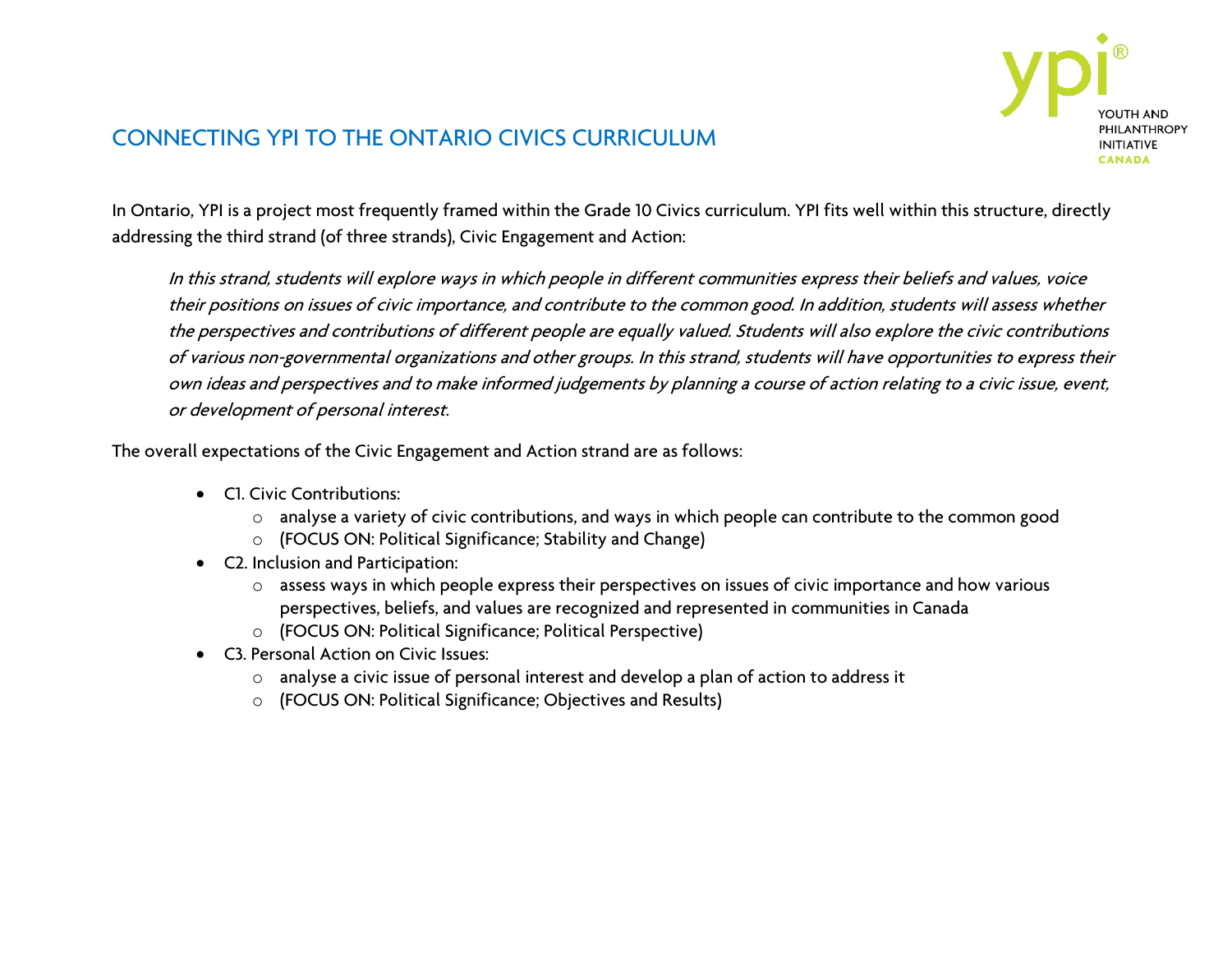The following table outlines connections between relevant elements of the Ontario Civics Curriculum and YPI. Content contained in the left column of this table is taken verbatim from the Ontario Civics Curriculum $^{\rm l}$ .

| CI. Civic Contributions - By the end of this course, students will:           | <b>Connection to YPI</b>                                |
|-------------------------------------------------------------------------------|---------------------------------------------------------|
| Cl.1 assess the significance, both in Canada and internationally, of the      | Beginning in Part 4 of the YPI curriculum, students     |
| civic contributions of some individuals (e.g., Sean Atleo, Maude Barlow,      | begin to look at organizations in their community       |
| Mohandas K. Gandhi, Elijah Harper, Craig Kielburger, Martin Luther King,      | that deal with the social issues they explored in Parts |
| Jr., Cardinal Paul Émile Léger, Stephen Lewis, Nelson Mandela, Aung San       | 2 & 3. Following this introduction, students select a   |
| Suu Kyi, David Suzuki) and organizations, including NGOs and social           | charity to research, and visit, eventually delivering a |
| enterprises (e.g., Amnesty International, L'Arche Canada, Democracy           | presentation to their peers about this charity,         |
| Watch, Free the Children, International Federation of Red Cross and Red       | advocating for why they deserve a grant from YPI.       |
| Crescent Societies, Inuit Circumpolar Conference, Métis Nation of             |                                                         |
| Ontario, Ontario Federation of Indian Friendship Centres, Samara Canada,      |                                                         |
| Spread the Net, SoChange, World Wildlife Federation, Youth in                 |                                                         |
| Philanthropy                                                                  |                                                         |
| Canada)                                                                       |                                                         |
| Cl.2 describe a variety of ways in which they could make a civic              | Students participating in YPI make the civic            |
| contribution at the local, national, and/or global level (e.g., by serving on | contribution of educating their peers about a social    |
| student council or on an organization offering support to students who        | issue and local social service charity through their    |
| are being bullied; by reducing the amount of solid waste they generate        | presentations. A key element of their presentation is   |
| and by properly disposing of hazardous waste; by volunteering at a food       | to explain how students used or will use their skills   |
| bank, retirement home, hospital, humane society, or recreational facility     | and/or time to do something helpful for the charity.    |
| in the local community; by donating blood; by participating in community      | Students are also exposed to variety of organizations   |
| clean-up or tree-planting days; by raising funds for a charity or a           | and people making civic contributions, modeling         |
| development NGO; by writing to or speaking with their city or band            | examples for students.                                  |
| councillor, MPP, or MP to request action on an issue)                         |                                                         |
| Sample questions: "When you brainstormed with other students, what are        |                                                         |
| some ways you identified for making a contribution in the community?          |                                                         |

<sup>|&</sup>lt;br>| <http://www.edu.gov.on.ca/eng/curriculum/secondary/canworld910curr2013.pdf>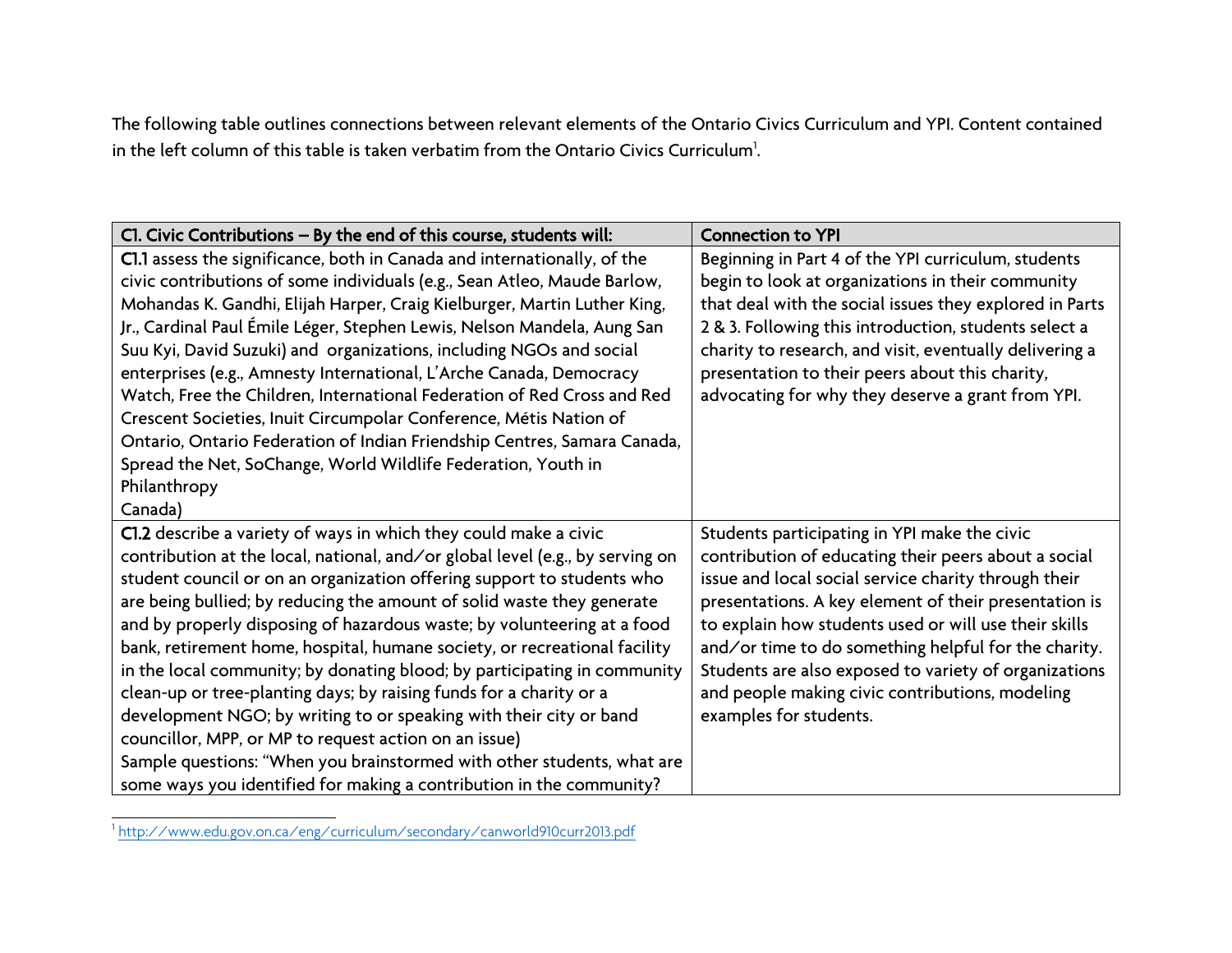| Which of these appeal to you? Why?" "Are there food banks and/or              |                                                         |
|-------------------------------------------------------------------------------|---------------------------------------------------------|
| community gardens in your community? What are some ways in which              |                                                         |
| you could get involved with them?"                                            |                                                         |
| Cl.3 explain how various actions can contribute to the common good at         | Starting in Part 1 of the YPI curriculum, students      |
| the local, national, and/ or global level (e.g., engaging in a non-violent    | examine their values, their community's needs, what     |
| protest can heighten awareness of an issue and pressure for change;           | contributions they have to offer, and what impact       |
| buying fair trade products helps ensure that producers are fairly             | these contributions can have. These ideas are brought   |
| compensated for the products they produce; the organized boycotting of        | to life when students visit charities and meet people   |
| products can pressure corporations to change irresponsible practices;         | whose daily lives are built around contributing to the  |
| donating to a development NGO can help improve the lives of people            | common good of their communities. The charity visit     |
| affected by a natural disaster or enhance health care in developing           | is often described as a turning point for many          |
| countries; canvassing or fundraising for an organization that works for       | students, who become inspired to be advocates for a     |
| social justice can raise people's awareness of issues related to inequity or  | particular social issue, or to volunteer at the charity |
| human rights abuses)                                                          | they've selected, or start a new initiative to tackle a |
| Sample questions: "In what ways does using public transit, biking, or         | local problem.                                          |
| carpooling contribute to the common good?" "What are some significant         |                                                         |
| changes in your local community that have been brought about as a result      |                                                         |
| of citizen action?" "What impact can consumers' choices have on the           |                                                         |
| natural environment?"                                                         |                                                         |
| C2. Inclusion and Participation $-$ By the end of this course, students will: | <b>Connection to YPI</b>                                |
|                                                                               |                                                         |
| C2.1 analyse ways in which various beliefs, values, and perspectives are      | In Part 2 of the YPI curriculum, students begin to      |
| represented in their communities (e.g., with reference to different racial,   | explore social issues in their local communities, and   |
| ethnic, and/or religious groups; people with various political beliefs        | groups who are marginalized. In the activity, "The      |
| and/or social values; people from different age groups; men and women;        | Social Safety Net", students are asked describe         |
| First Nations, Inuit, or Métis people; people in lesbian, gay, bisexual, and  | marginalized populations and to identify                |
| transgender [LGBT] communities; environmentalists; people with                | organizations in their community that exist to serve    |
| disabilities; people from different professions and/or economic               | these people. Gaps and challenges are also explored.    |
| circumstances; recent immigrants and new Canadians; business people),         |                                                         |
| and assess whether all perspectives are represented or are valued equally     |                                                         |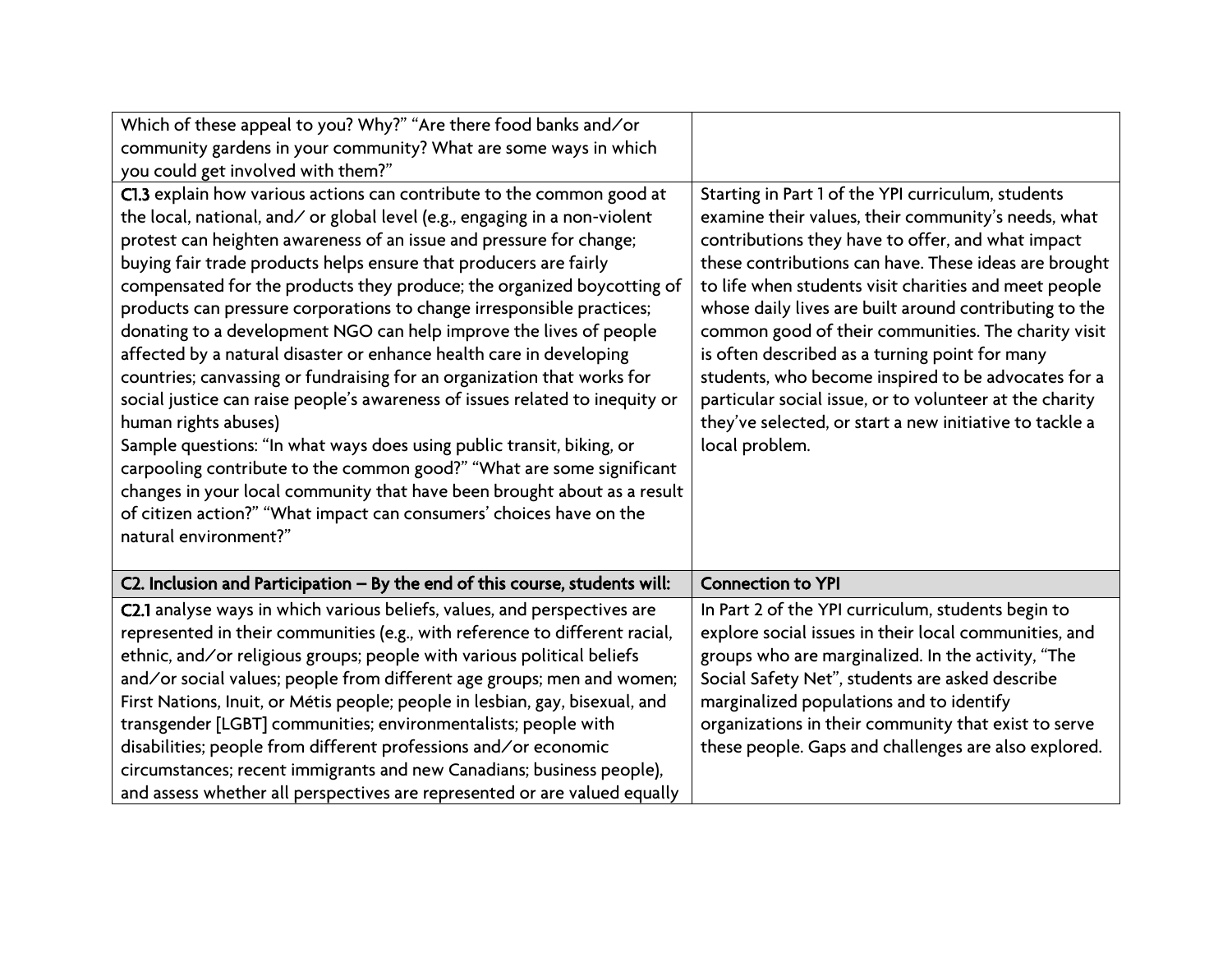| Sample questions: "What are some ways in which various student<br>perspectives are represented in our school? Do you feel like your voice is<br>heard?" "What cultural festivals are celebrated in your community?<br>Whose beliefs and values do they reflect?" "What religious structures are<br>in your community? What do they tell you about respect for diversity in<br>the community?" "Why might some people's perspectives be valued<br>more than those of others? What are some ways to address this inequity?<br>What action could be taken to ensure that marginalized voices are<br>heard?"                                                                                                                                                                                                                                                                                                                                                                                                                                                                                                                                                                                                           |                                                                                                                                                                                                                                                                                                                                       |
|--------------------------------------------------------------------------------------------------------------------------------------------------------------------------------------------------------------------------------------------------------------------------------------------------------------------------------------------------------------------------------------------------------------------------------------------------------------------------------------------------------------------------------------------------------------------------------------------------------------------------------------------------------------------------------------------------------------------------------------------------------------------------------------------------------------------------------------------------------------------------------------------------------------------------------------------------------------------------------------------------------------------------------------------------------------------------------------------------------------------------------------------------------------------------------------------------------------------|---------------------------------------------------------------------------------------------------------------------------------------------------------------------------------------------------------------------------------------------------------------------------------------------------------------------------------------|
| C2.3 describe various ways in which people can access information about<br>civic matters (e.g., websites of governments, political parties, NGOs, or<br>other groups and/or institutions; social media; meetings organized by<br>elected representatives;<br>newspapers or newscasts), and assess the effectiveness of ways in which<br>individuals can voice their opinions on these matters (e.g., by contacting<br>their elected representatives, being part of a delegation to speak on an<br>issue under<br>consideration by city council, organizing a petition, voting, making a<br>presentation to a commission of inquiry, participating in a political party<br>or interest group; by expressing their views through the media, including<br>social media, or at a town-hall<br>meeting; through court challenges; through art, drama, or music)<br>Sample questions: "What are some ways in which a person can<br>communicate his or her position on an environmental issue?" "What do<br>you think is the most effective way for you to get your ideas heard in our<br>school?" "What criteria might you use to determine the most effective<br>way to voice your position on a social justice issue?" | YPI provides students with an opportunity to<br>investigate a social issue of their choosing through<br>online and active experiential research. Through their<br>presentations, students use YPI as a platform to voice<br>their opinions on the importance of these social<br>issues and they should be tackled in their community. |
| C3. Personal Action on Civic Issues - By the end of this course, students                                                                                                                                                                                                                                                                                                                                                                                                                                                                                                                                                                                                                                                                                                                                                                                                                                                                                                                                                                                                                                                                                                                                          | <b>Connection to YPI</b>                                                                                                                                                                                                                                                                                                              |
| will:                                                                                                                                                                                                                                                                                                                                                                                                                                                                                                                                                                                                                                                                                                                                                                                                                                                                                                                                                                                                                                                                                                                                                                                                              |                                                                                                                                                                                                                                                                                                                                       |
| C3.1 analyse a civic issue of personal interest, including how it is viewed                                                                                                                                                                                                                                                                                                                                                                                                                                                                                                                                                                                                                                                                                                                                                                                                                                                                                                                                                                                                                                                                                                                                        | Beginning in Part 2 of the YPI curriculum, students                                                                                                                                                                                                                                                                                   |
| by different groups                                                                                                                                                                                                                                                                                                                                                                                                                                                                                                                                                                                                                                                                                                                                                                                                                                                                                                                                                                                                                                                                                                                                                                                                | begin to explore civic issues, and they choose one to                                                                                                                                                                                                                                                                                 |